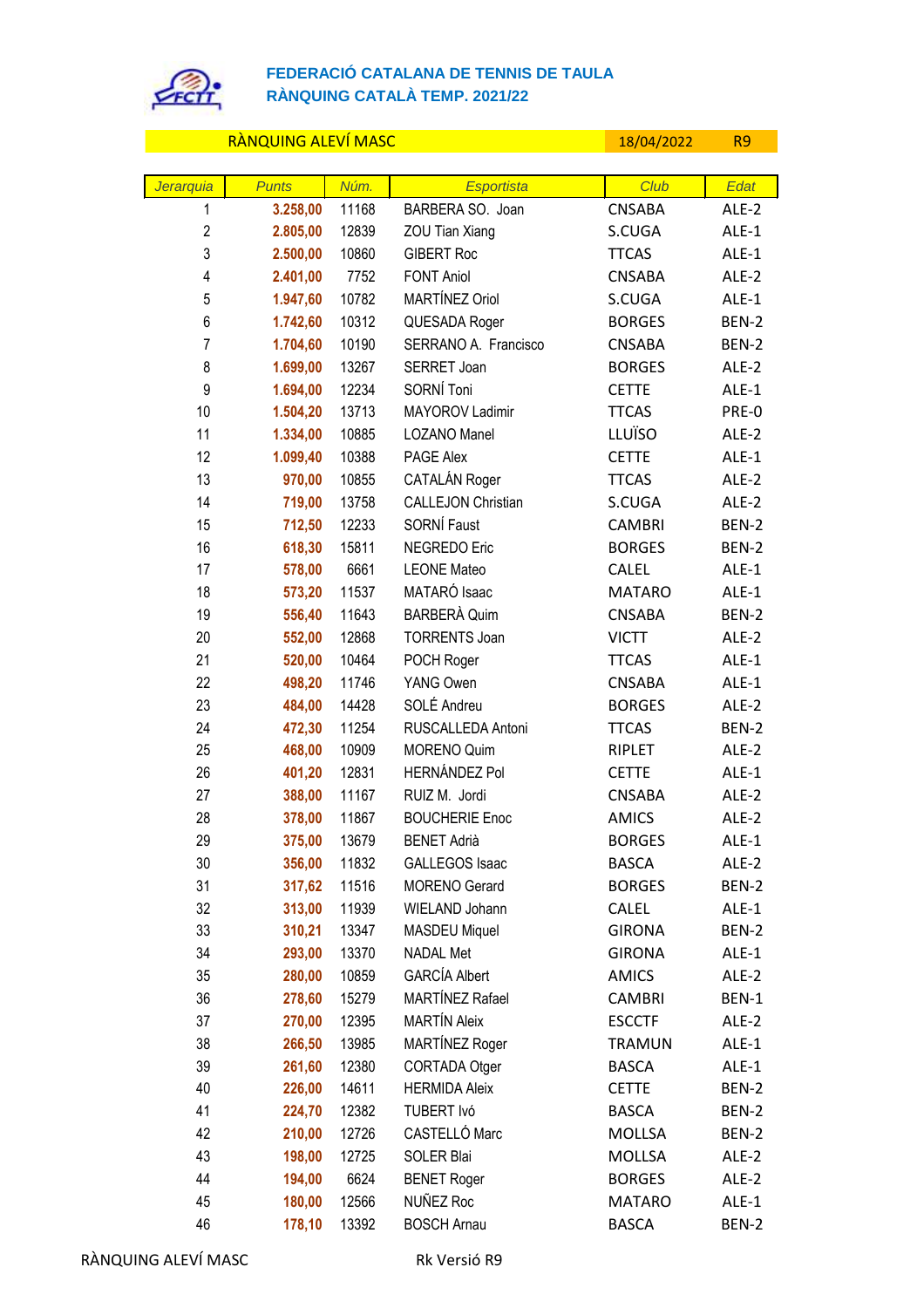|           | RANQUING ALEVI MASC |                |                                      | 18/04/2022                    | R <sub>9</sub> |
|-----------|---------------------|----------------|--------------------------------------|-------------------------------|----------------|
|           |                     |                |                                      |                               |                |
| Jerarquia | <b>Punts</b>        | Núm.           | <b>Esportista</b>                    | Club                          | Edat           |
| 47        | 177,80              | 13369          | <b>AMANTIA Liam</b>                  | <b>CTTBDN</b>                 | BEN-2          |
| 48        | 170,00              | 13995          | <b>PUJALES Victor</b>                | <b>GANXET</b>                 | ALE-2          |
| 48        | 170,00              | 14268          | MARTINEZ Jordi                       | <b>GANXET</b>                 | ALE-1          |
| 50        | 167,00              | 15045          | <b>BAQUEDANO Bruno</b>               | <b>GANXET</b>                 | ALE-2          |
| 51        | 151,00              | 13776          | <b>GARCIA Eudald</b>                 | MOLLSA                        | BEN-2<br>BEN-1 |
| 52<br>53  | 150,40              | 14223          | GRANADOS Joan<br><b>PROUS Gerard</b> | <b>CTTBDN</b>                 |                |
| 54        | 140,00<br>138,20    | 14891<br>13022 | <b>CABRERA Iker</b>                  | <b>GANXET</b><br><b>CETTE</b> | ALE-2<br>BEN-2 |
| 55        | 112,00              | 10826          | SAMPEDRO Yerai                       | <b>GANXET</b>                 | ALE-1          |
| 56        | 105,00              | 15069          | <b>LLOVET Arnau</b>                  | S.CUGA                        | ALE-1          |
| 57        | 100,00              | 9149           | <b>CASELLAS Pere</b>                 | <b>TRAMUN</b>                 | ALE-2          |
| 57        | 100,00              | 11640          | ROS Guillem                          | RIPLET                        | ALE-1          |
| 59        | 97,00               | 14202          | VERDEJO Adria                        | <b>NASTIC</b>                 | ALE-1          |
| 60        | 90,00               | 14179          | <b>CARACUEL Daniel</b>               | <b>AMICS</b>                  | BEN-2          |
| 61        | 74,00               | 14597          | <b>TORRENTE Eudald</b>               | <b>CTTBDN</b>                 | BEN-1          |
| 62        | 71,20               | 13520          | <b>VILA Josep</b>                    | <b>CNSABA</b>                 | BEN-1          |
| 63        | 69,30               | 13244          | <b>HORMIGON Aniol</b>                | <b>TORELL</b>                 | BEN-1          |
| 64        | 64,40               | 13971          | ZHOU Yu                              | <b>CTTBCN</b>                 | BEN-1          |
| 65        | 64,00               | 13330          | <b>SERRA Pol</b>                     | MOLLSA                        | ALE-2          |
| 66        | 61,00               | 13382          | AGUILERA Alejandro                   | CNSABA                        | BEN-1          |
| 67        | 60,00               | 11842          | FIGUERAS Jan                         | <b>BASCA</b>                  | ALE-2          |
| 68        | 55,20               | 10853          | MAMPEL N. Ramon                      | <b>AMICS</b>                  | BEN-2          |
| 69        | 53,00               | 13838          | <b>TORRADEFLOT Ricard</b>            | <b>BORGES</b>                 | BEN-2          |
| 69        | 53,00               | 14001          | ALENTÀ Cesc                          | <b>BORGES</b>                 | BEN-2          |
| 71        | 50,00               | 14481          | LOPEZ Iker                           | <b>GANXET</b>                 | ALE-2          |
| 71        | 50,00               | 14002          | ALENTÀ Unai                          | <b>BORGES</b>                 | PRE-0          |
| 73        | 48,00               | 13593          | RUIZ Guillem                         | LLUÏSO                        | ALE-2          |
| 74        | 48,00               | 14650          | <b>PETER Patrick</b>                 | <b>GANXET</b>                 | ALE-1          |
| 75        | 40,00               | 14015          | <b>SOLA Roger</b>                    | <b>CTGALI</b>                 | BEN-1          |
| 75        | 40,00               | 14287          | <b>BALAGUER Rafel</b>                | ATEN82                        | ALE-1          |
| 77        | 39,10               | 13885          | <b>CORBELLA Bernat Benigne</b>       | <b>BASCA</b>                  | BEN-2          |
| 78        | 36,00               | 13478          | <b>CARMONA Daniel</b>                | LLUÏSO                        | BEN-1          |
| 78        | 36,00               | 14474          | <b>VILELLA Marti</b>                 | VANORD                        | ALE-2          |
| 80        | 35,00               | 15052          | FERNÁNDEZ Jan                        | <b>NASTIC</b>                 | PRE-0          |
| 81        | 33,50               | 15050          | COFIÑO Luis                          | <b>GANXET</b>                 | ALE-2          |
| 82        | 31,00               | 14003          | SERRANO Alvaro                       | <b>BORGES</b>                 | $ALE-1$        |
| 83        | 30,00               | 14721          | <b>COLL Biel</b>                     | <b>GIRONA</b>                 | ALE-1          |
| 83        | 30,00               | 13709          | PONCE Lucas                          | <b>FALCO</b>                  | BEN-1          |
| 83        | 30,00               | 14503          | <b>BERTOLIN Dylan</b>                | <b>HOSPIT</b>                 | ALE-1          |
| 83        | 30,00               | 14531          | <b>CUCCHIETTI Gio</b>                | <b>ESCCTF</b>                 | ALE-2          |
| 83        | 30,00               | 14761          | CARAZO Alan                          | <b>BORGES</b>                 | ALE-1          |
| 88        | 29,70               | 10967          | <b>MACHÍN Marc</b>                   | <b>TRAMUN</b>                 | BEN-2          |
| 89        | 27,00               | 15327          | <b>GARCIA Dilan</b>                  | <b>GANXET</b>                 | BEN-2          |
| 90        | 26,00               | 14469          | <b>VERGÉS Guillem</b>                | <b>TRAMUN</b>                 | BEN-2          |
| 90        | 26,00               | 14540          | <b>DENISOV Nikita</b>                | <b>GANXET</b>                 | ALE-2          |
| $90\,$    | 26,00               | 15237          | RADU Victor                          | <b>GANXET</b>                 | ALE-2          |
| 93        | 24,00               | 15563          | SABLON Leo                           | <b>NASTIC</b>                 | BEN-2          |
| 94        | 20,00               | 10899          | <b>COROMINA Bruno</b>                | LLUÏSO                        | ALE-2          |
| 94        | 20,00               | 14278          | <b>IBAÑEZ Marcos</b>                 | <b>ESCCTF</b>                 | ALE-2          |